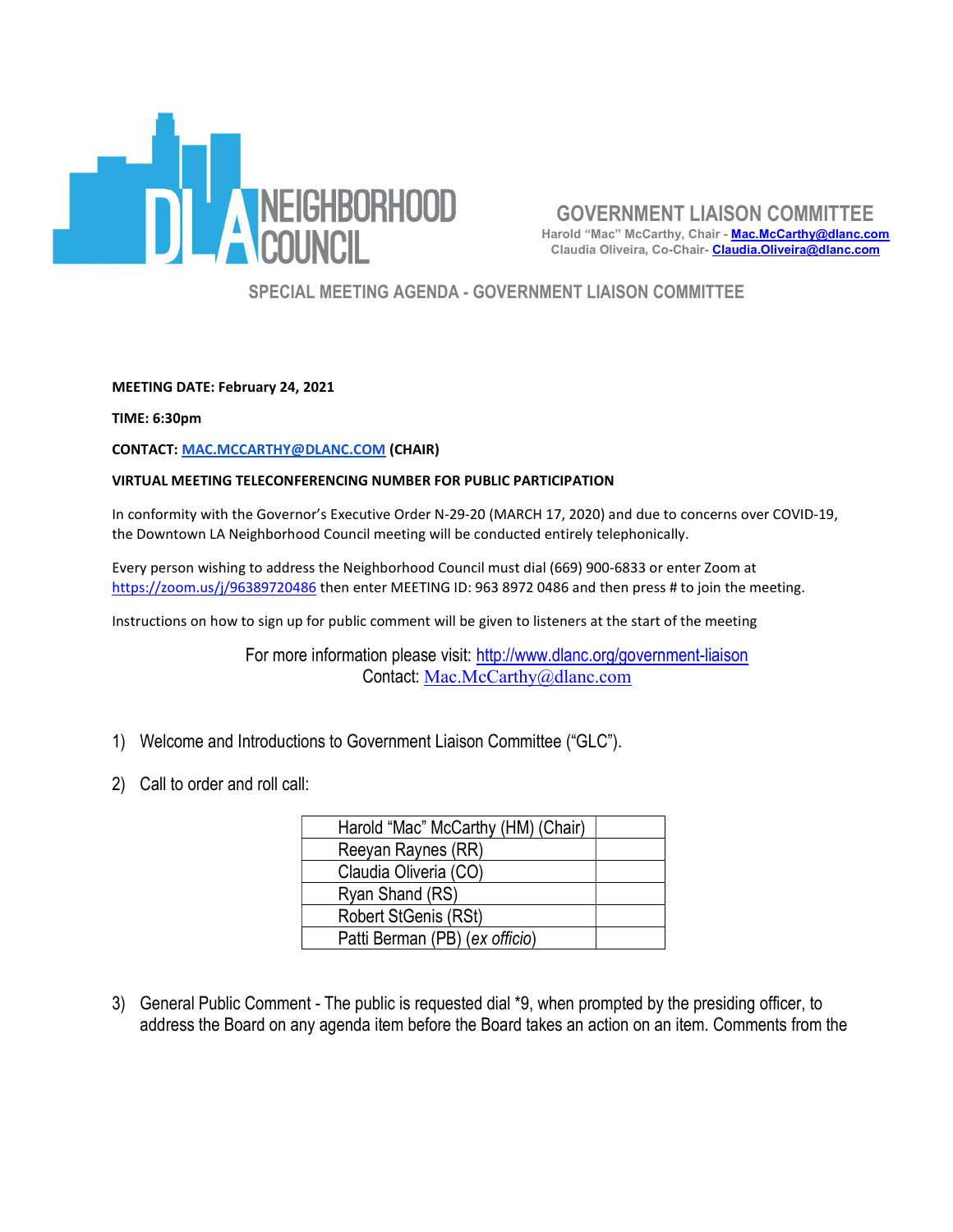public on agenda items will be heard only when the respective item is being considered. Comments from the public on other matters not appearing on the agenda that are within the Board's jurisdiction will be heard during the General Public Comment period. Please note that under the Brown Act, the Board is prevented from acting on a matter that you bring to its attention during the General Public Comment period; however, the issue raised by a member of the public may become the subject of a future Board meeting. Public comments are limited to two minutes per speaker with a total time of ten minutes. (The chair, depending on number of speakers and time considerations, may change these parameters.)

- 4) NEW Business:
	- A. Potential Action to Issue CIS on CF 20-1089, 20-0608, 20-0609, 20-1044 and/or other Relevant Council File Ordinance adding Article 1.3 to Chapter of the LA Municipal Code / Routing out & eliminating Corruption and Fraud in Land Use Decision Making
- 5) General Public Comment The public is requested dial \*9, when prompted by the presiding officer, to address the Board on any agenda item before the Board takes an action on an item. Comments from the public on agenda items will be heard only when the respective item is being considered. Comments from the public on other matters not appearing on the agenda that are within the Board's jurisdiction will be heard during the General Public Comment period. Please note that under the Brown Act, the Board is prevented from acting on a matter that you bring to its attention during the General Public Comment period; however, the issue raised by a member of the public may become the subject of a future Board meeting. Public comments are limited to two minutes per speaker with a total time of ten minutes. (The chair, depending on number of speakers and time considerations, may change these parameters.)
- 6) Member comment: Comments from GLC members on subject matter within GLC jurisdiction. A. Chairperson's goodbye
- 7) Next Meeting: TBD
- 8) Adjourn

THE AMERICAN WITH DISABILITIES ACT - As a covered entity under Title II of the Americans with Disabilities Act, the City of Los Angeles does not discriminate on the basis of disability and upon request will provide reasonable accommodation to ensure equal access to its programs, services, and activities. Sign language interpreters assisted listening devices, or other auxiliary aids and/or services may be provided upon request. To ensure availability of services, please make your request at least 3 business days (72 hours) prior to the meeting by contacting the Department of Neighborhood Empowerment by calling (213) 978-1551 or email: NCsupport@lacity.org.

PUBLIC ACCESS OF RECORDS – In compliance with Government Code section 54957.5, non-exempt writings that are distributed to a majority of or all the board in advance of a meeting may be viewed at our website: www.dlanc.com. In addition, if you would like a copy of any record related to an item on the agenda, please contact the secretary, claudia.oliveira@dlanc.com